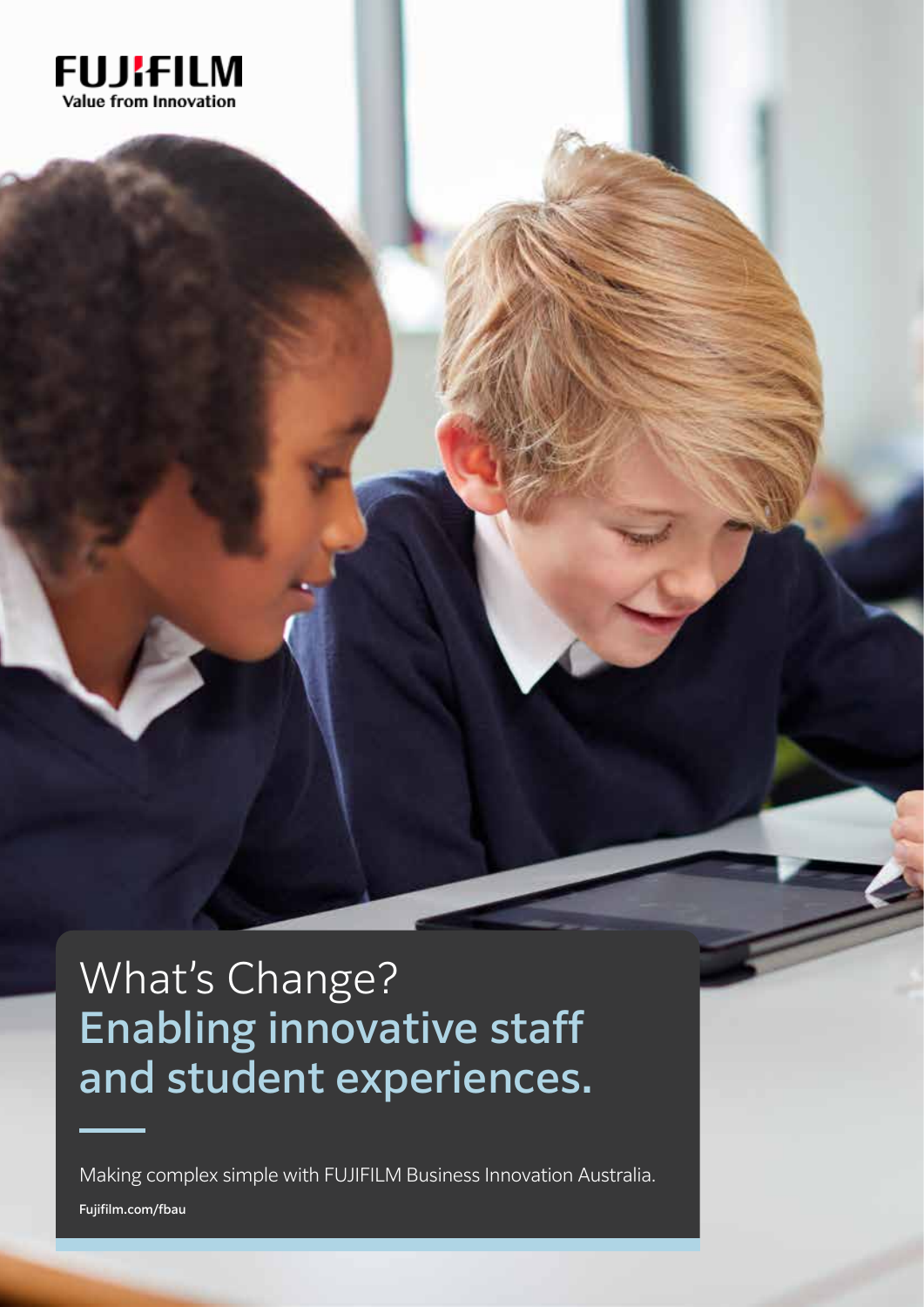# Invest in Change for Future Generations

In a recent survey of Australian schools, more than 80% of respondents cited introducing new technology to assist with school management and administration as a challenge.<sup>1</sup> The reality is, most educators and staff have many priorities and limited budgets. Taking on a whole of business transformation journey is just another thing to get done.

When done well, implementing technology into your processes simplifies workflows and saves staff time. And let's face it, teachers and education staff could always do with more time. With a focus on education and delivering innovative solutions, FUJIFILM Business Innovation can help your staff bring change to enable the future generation.

### To succeed at school you need the right help.

#### What's Change? Standout communication

From attracting new students to keeping in touch with parents, communication is key in education.

- Create professional marketing and communication materials to attract new students and drive interest to your open days.
- Use marketing and communication solutions to stay in touch with your school community.
- Generate personalised messages to parents based on their channel of choice.
- Manage your brand, ensuring consistent correspondence.

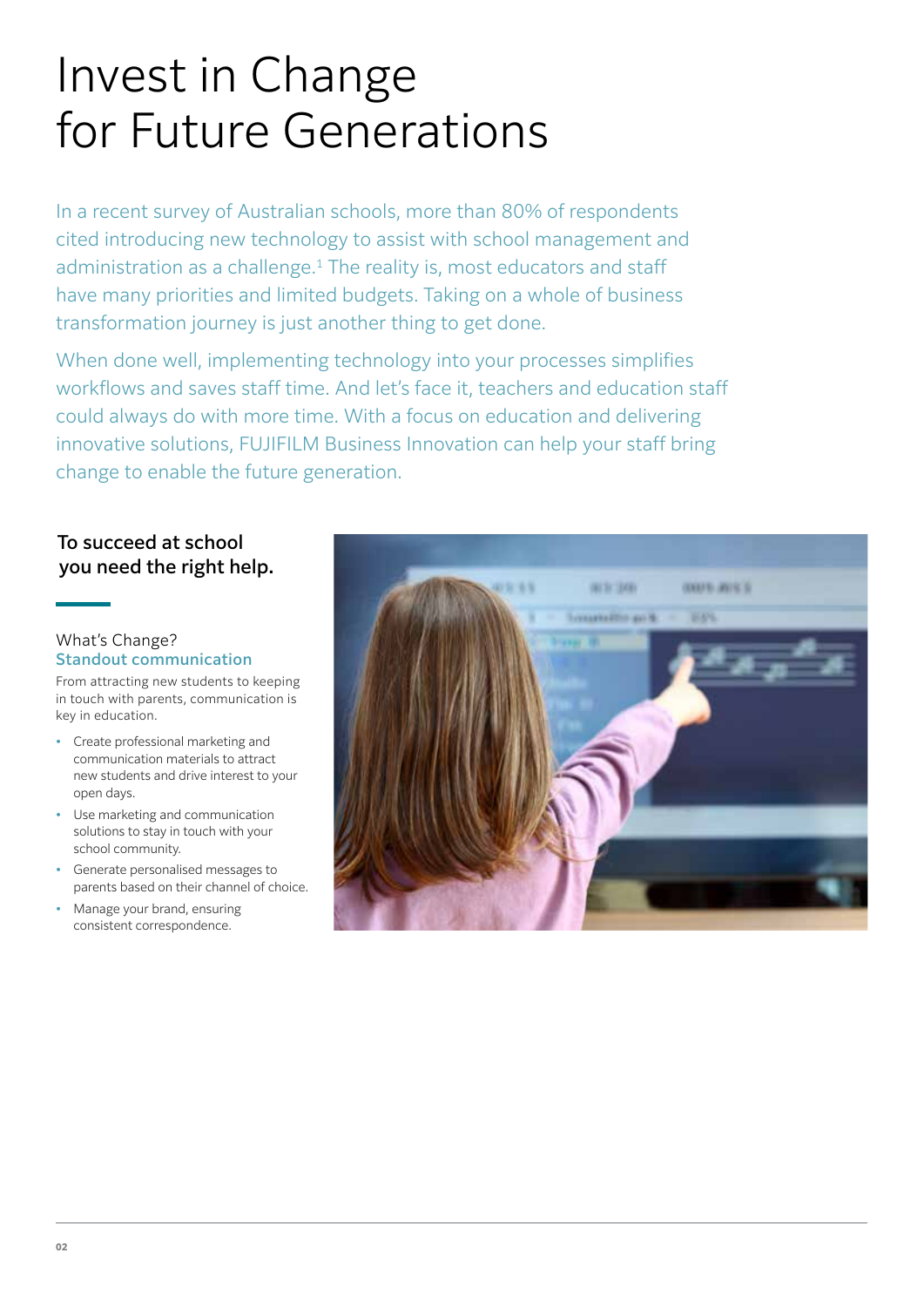

*"We have worked collaboratively with a prestigious NSW school to provide a full suite of communications services. We have partnered with them to deliver multi-channel communications that are on brand and impactful. This has also had the benefit driving significant cost savings for the school through rationalising suppliers"*

Customer Story — Onsite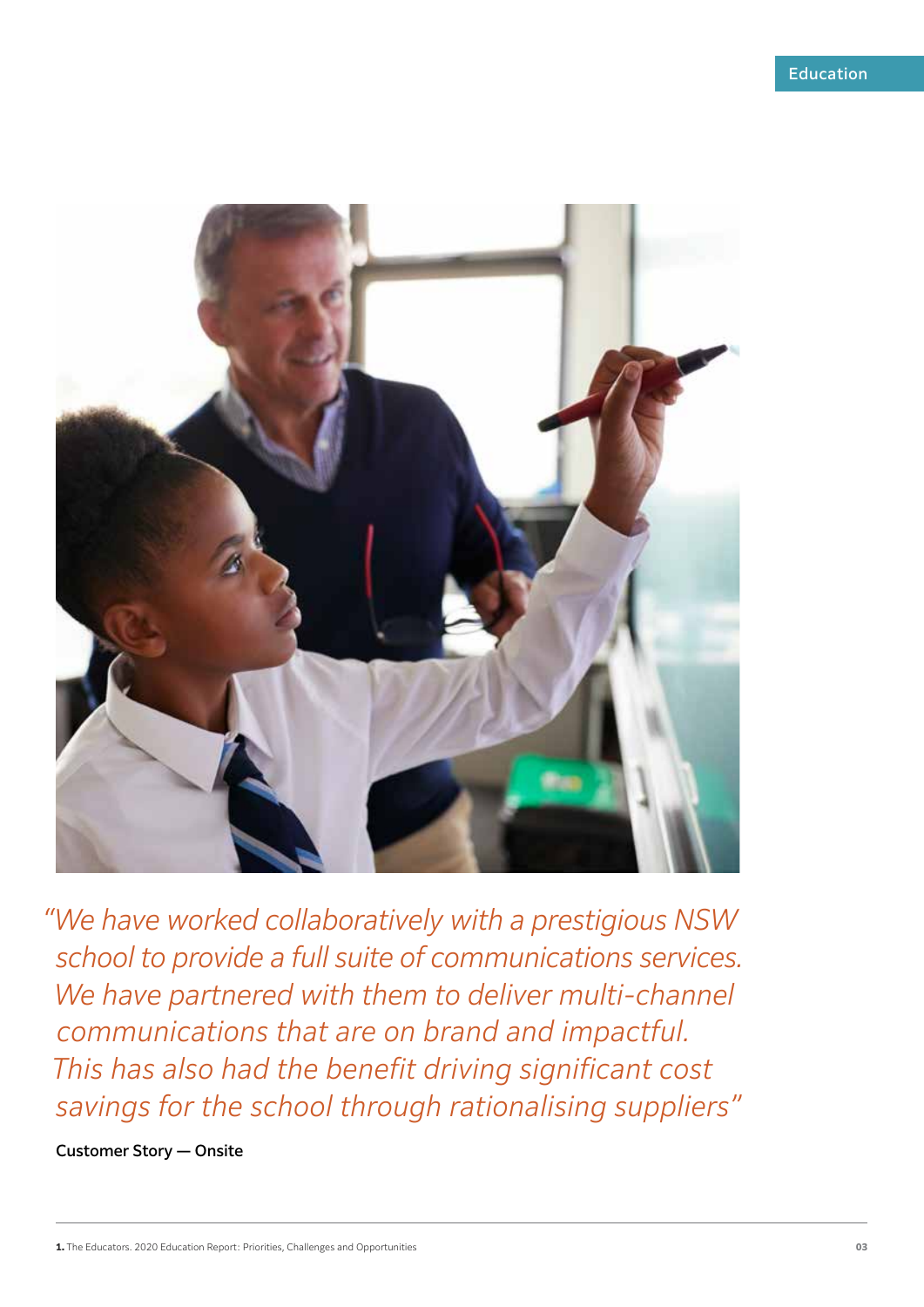#### What's Change? Digital transformation

Automate your workflows to collect and manage information with ease.

- Create online and tablet-based forms to track student attendance, collect medical information, obtain parental consent for excursions, and more.
- Enable online enrolments with information captured direction via your school website.
- Digitise and archive student records to ensure compliance.
- Digitise document processes to reduce teacher admin time and improve the way you provide feedback and retain students.

#### What's Change? Operational efficiency

Improve the efficiency of your administrative operations, manage printing costs and cut marketing and communication expenditure with end-to-end digital systems.

- Implement data security governance, keep records secure and your school compliant.
- Automate accounts payable and receivable.
- Manage print costs with centralised reporting and limits for staff and student printing.
- Offer mobile print and document management technologies to staff and students.
- Reduce expenditure on digital content and design creation.

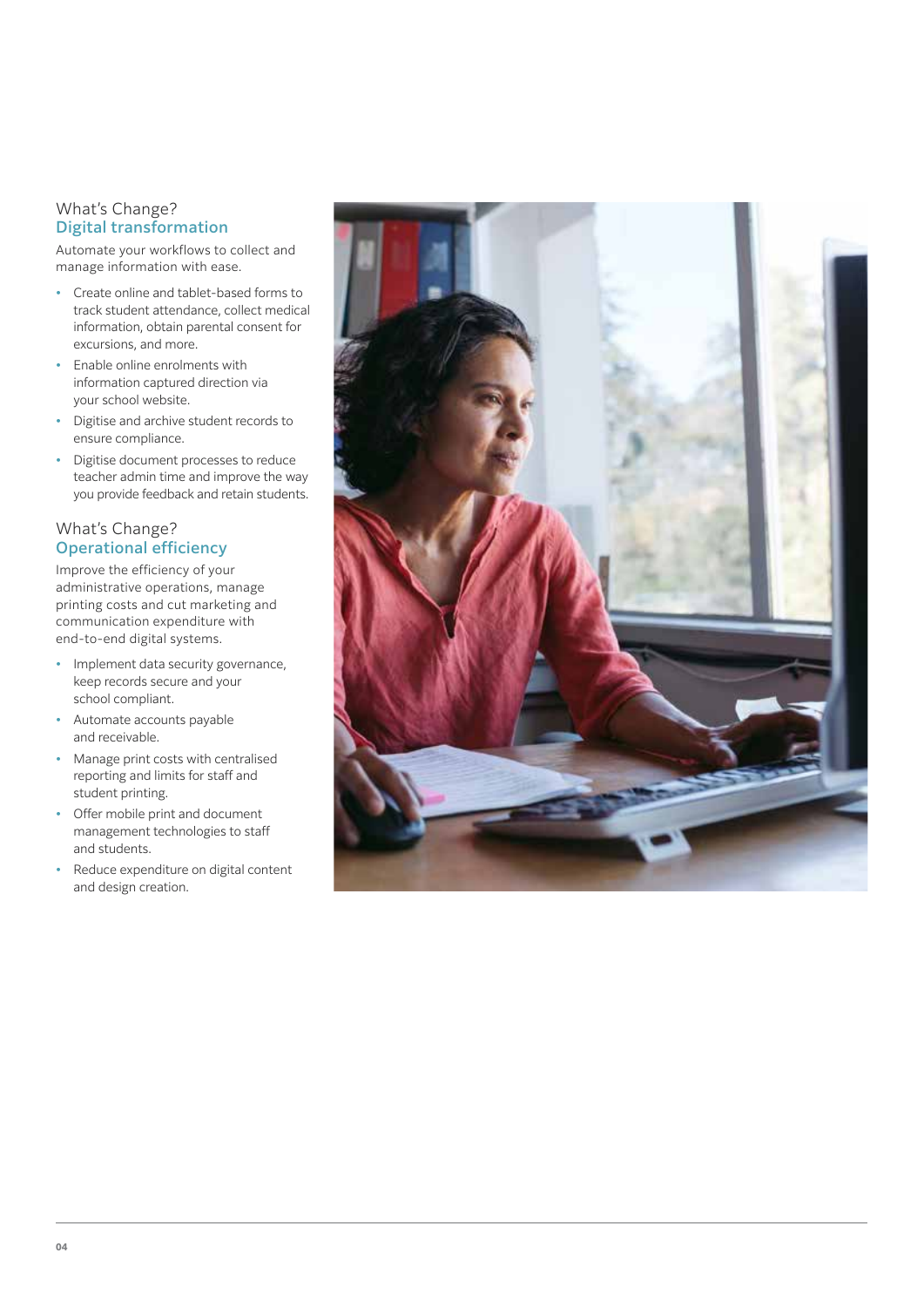"It really has been a game-changer for St Andrew's *Cathedral School and enabled us to produce some amazing print work that was not possible before. In fact, we've been so impressed with the solution, we recommended it to the Cathedral to replace their existing print solution and they couldn't be happier."*

Fred Tong, Print Room Operator, St Andrew's Cathedral School

#### What's Change? Nurturing 21st Century citizens

Bring innovation into the classroom and future-proof teaching with technology that enables design thinking and puts educational excellence in your teachers' hands.

- Help students engage and collaborate through technology.
- Give STEM students exciting 3D-printing capabilities in class to expand their learning opportunities.
- Let students access learning resources online at any time, from anywhere.

#### What's Change? Partnering for better outcomes

Make the transition smooth and seamless with a partnership that focuses on better outcomes for your school ecosystem.

- Identify ways to help your budget go even further.
- Foster collaboration between teachers, students and parents.
- Upskill staff with training and support to ensure they know how to use our solutions.
- Build the business case for emerging technologies in your school.

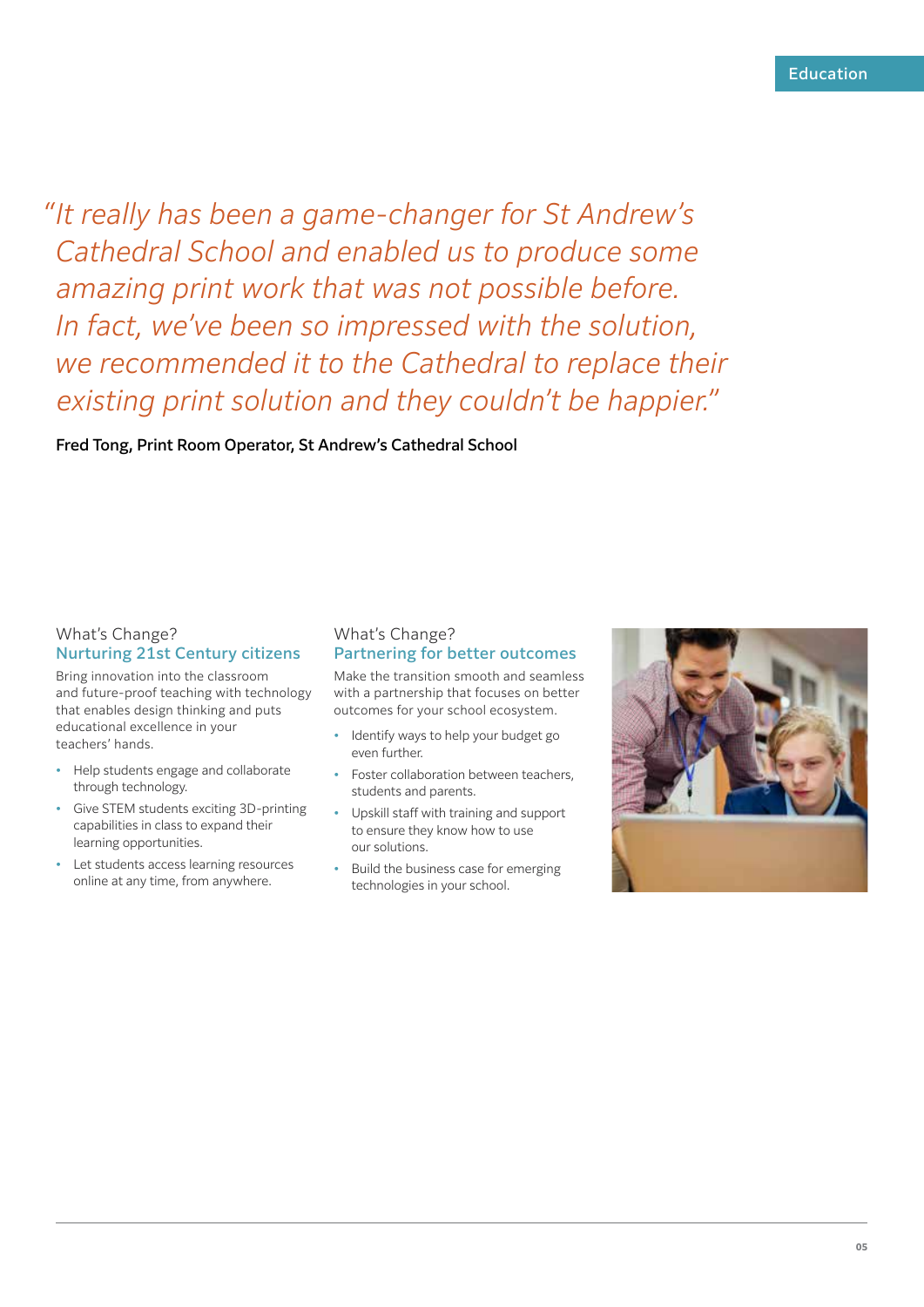





## There's no such thing as an educated guess.

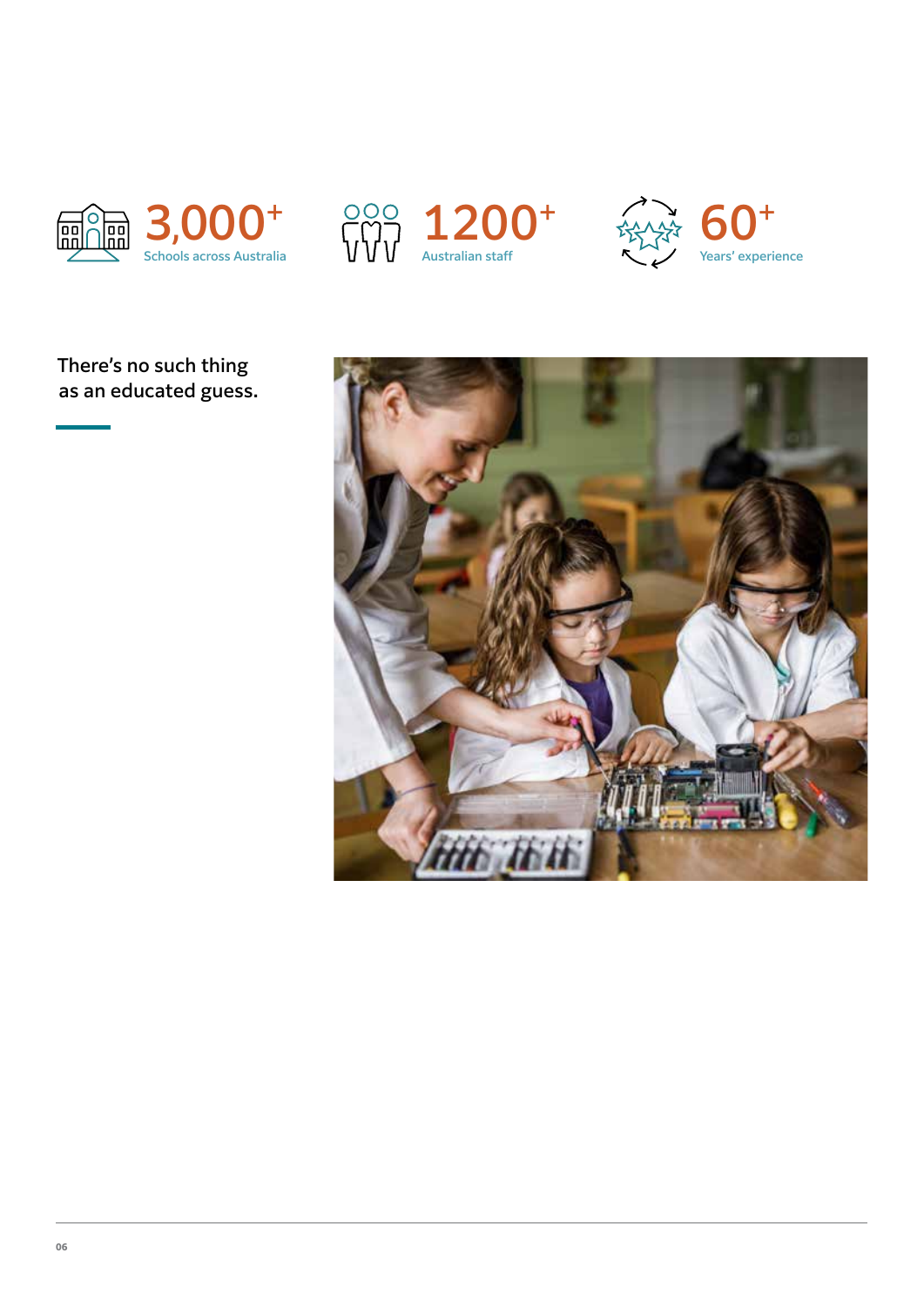#### Education

## Discover FUJIFILM Business Innovation Australia

At FUJIFILM Business Innovation, we take the complex and make it simple. Through great innovation, backed by more than 60 years' experience solving problems in education in Australia, we help schools realise the potential of the technology.

Our 1200+ strong team support more than 3,000 schools across Australia, enabling effective data management, digitisation and automation of workflows, personalised communications, and more. With a broad range of partners providing us with best-in-class, integrated solutions, we provide a centralised stop for all your IT requirements.

To learn how we can bring the change you need to your school, contact us today.